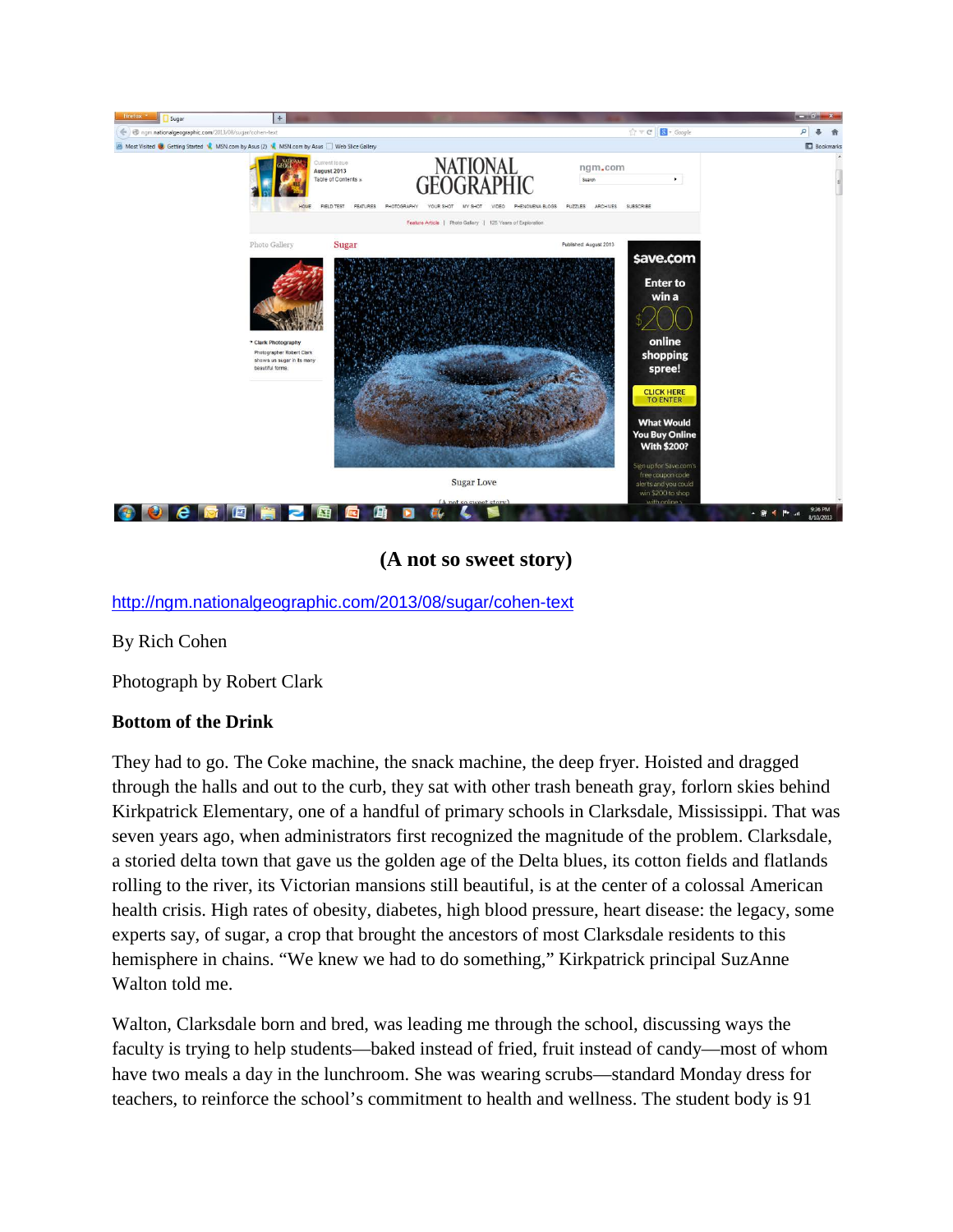percent African American, 7 percent white, "and three Latinos"—the remaining 2 percent. "These kids eat what they're given, and too often it's the sweetest, cheapest foods: cakes, creams, candy. It had to change. It was about the students," she explained.

Take, for example, Nicholas Scurlock, who had recently begun his first year at Oakhurst Middle School. Nick, just tall enough to ride the coaster at the bigger amusement parks, had been 135 pounds going into fifth grade. "He was terrified of gym," Principal Walton told me. "There was trouble running, trouble breathing—the kid had it all."

"Of course, I'm not one to judge," Walton added, laughing, slapping her thighs. "I'm a big woman myself."

I met Nick in the lunchroom, where he sat beside his mother, Warkeyie Jones, a striking 38-yearold. Jones told me she had changed her own eating habits to help herself and to serve as an example for Nick. "I used to snack on sweets all day, 'cause I sit at a desk, and what else are you going to do? But I've switched to celery," she told me. "People say, 'You're doing it 'cause you've got a boyfriend.' And I say, 'No, I'm doing it 'cause I want to live and be healthy.'"

Take a cup of water, add sugar to the brim, let it sit for five hours. When you return, you'll see that the crystals have settled on the bottom of the glass. Clarksdale, a big town in one of the fattest counties, in the fattest state, in the fattest industrialized nation in the world, is the bottom of the American drink, where the sugar settles in the bodies of kids like Nick Scurlock—the legacy of sweets in the shape of a boy.

#### **Mosques of Marzipan**

In the beginning, on the island of New Guinea, where sugarcane was domesticated some 10,000 years ago, people picked cane and ate it raw, chewing a stem until the taste hit their tongue like a starburst. A kind of elixir, a cure for every ailment, an answer for every mood, sugar featured prominently in ancient New Guinean myths. In one the first man makes love to a stalk of cane, yielding the human race. At religious ceremonies priests sipped sugar water from coconut shells, a beverage since replaced in sacred ceremonies with cans of Coke.

Sugar spread slowly from island to island, finally reaching the Asian mainland around 1000 B.C. By A.D. 500 it was being processed into a powder in India and used as a medicine for headaches, stomach flutters, impotence. For years sugar refinement remained a secret science, passed master to apprentice. By 600 the art had spread to Persia, where rulers entertained guests with a plethora of sweets. When Arab armies conquered the region, they carried away the knowledge and love of sugar. It was like throwing paint at a fan: first here, then there, sugar turning up wherever Allah was worshipped. "Wherever they went, the Arabs brought with them sugar, the product and the technology of its production," writes Sidney Mintz in *Sweetness and Power.* "Sugar, we are told, followed the Koran."

Muslim caliphs made a great show of sugar. Marzipan was the rage, ground almonds and sugar sculpted into outlandish concoctions that demonstrated the wealth of the state. A 15th-century writer described an entire marzipan mosque commissioned by a caliph. Marveled at, prayed in,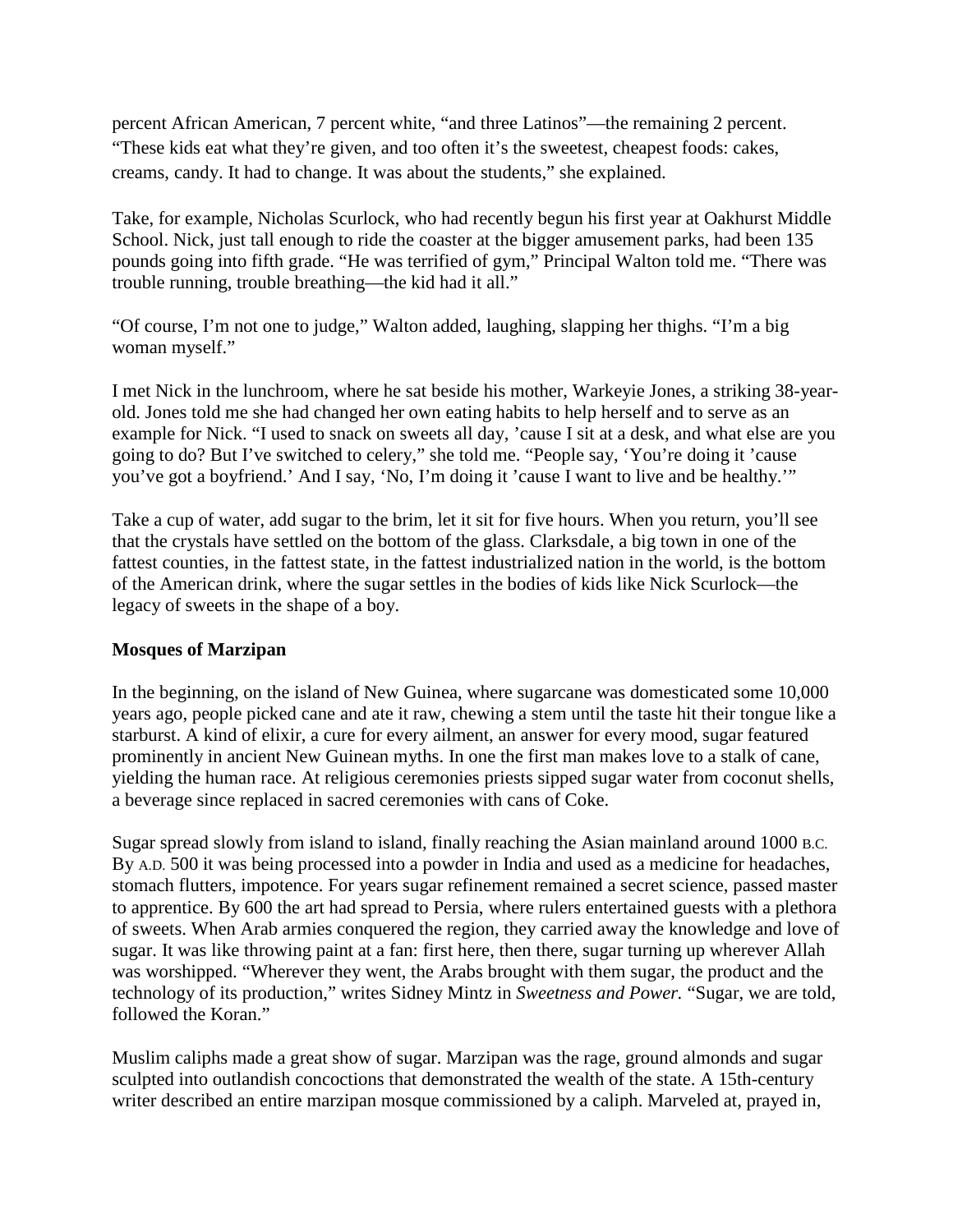devoured by the poor. The Arabs perfected sugar refinement and turned it into an industry. The work was brutally difficult. The heat of the fields, the flash of the scythes, the smoke of the boiling rooms, the crush of the mills. By 1500, with the demand for sugar surging, the work was considered suitable only for the lowest of laborers. Many of the field hands were prisoners of war, eastern Europeans captured when Muslim and Christian armies clashed.

Perhaps the first Europeans to fall in love with sugar were British and French crusaders who went east to wrest the Holy Land from the infidel. They came home full of visions and stories and memories of sugar. As cane is not at its most productive in temperate climes—it needs tropical, rain-drenched fields to flourish—the first European market was built on a trickle of Muslim trade, and the sugar that reached the West was consumed only by the nobility, so rare it was classified as a spice. But with the spread of the Ottoman Empire in the 1400s, trade with the East became more difficult. To the Western elite who had fallen under sugar's spell there were few options: deal with the small southern European sugar manufacturers, defeat the Turk, or develop new sources of sugar.

In school they call it the age of exploration, the search for territories and islands that would send Europeans all around the world. In reality it was, to no small degree, a hunt for fields where sugarcane would prosper. In 1425 the Portuguese prince known as Henry the Navigator sent sugarcane to Madeira with an early group of colonists. The crop soon made its way to other newly discovered Atlantic islands—the Cape Verde Islands, the Canaries. In 1493, when Columbus set off on his second voyage to the New World, he too carried cane. Thus dawned the age of big sugar, of Caribbean islands and slave plantations, leading, in time, to great smoky refineries on the outskirts of glass cities, to mass consumption, fat kids, obese parents, and men in XXL tracksuits trundling along in electric carts.

### **Slaves to Sugar**

Columbus planted the New World's first sugarcane in Hispaniola, the site, not coincidentally, of the great slave revolt a few hundred years later. Within decades mills marked the heights in Jamaica and Cuba, where rain forest had been cleared and the native population eliminated by disease or war, or enslaved. The Portuguese created the most effective model, making Brazil into an early boom colony, with more than 100,000 slaves churning out tons of sugar.

As more cane was planted, the price of the product fell. As the price fell, demand increased. Economists call it a virtuous cycle—not a phrase you would use if you happened to be on the wrong side of the equation. In the mid-17th century sugar began to change from a luxury spice, classed with nutmeg and cardamom, to a staple, first for the middle class, then for the poor.

By the 18th century the marriage of sugar and slavery was complete. Every few years a new island—Puerto Rico, Trinidad—was colonized, cleared, and planted. When the natives died, the planters replaced them with African slaves. After the crop was harvested and milled, it was piled in the holds of ships and carried to London, Amsterdam, Paris, where it was traded for finished goods, which were brought to the west coast of Africa and traded for more slaves. The bloody side of this "triangular trade," during which millions of Africans died, was known as the Middle Passage. Until the slave trade was banned in Britain in 1807, more than 11 million Africans were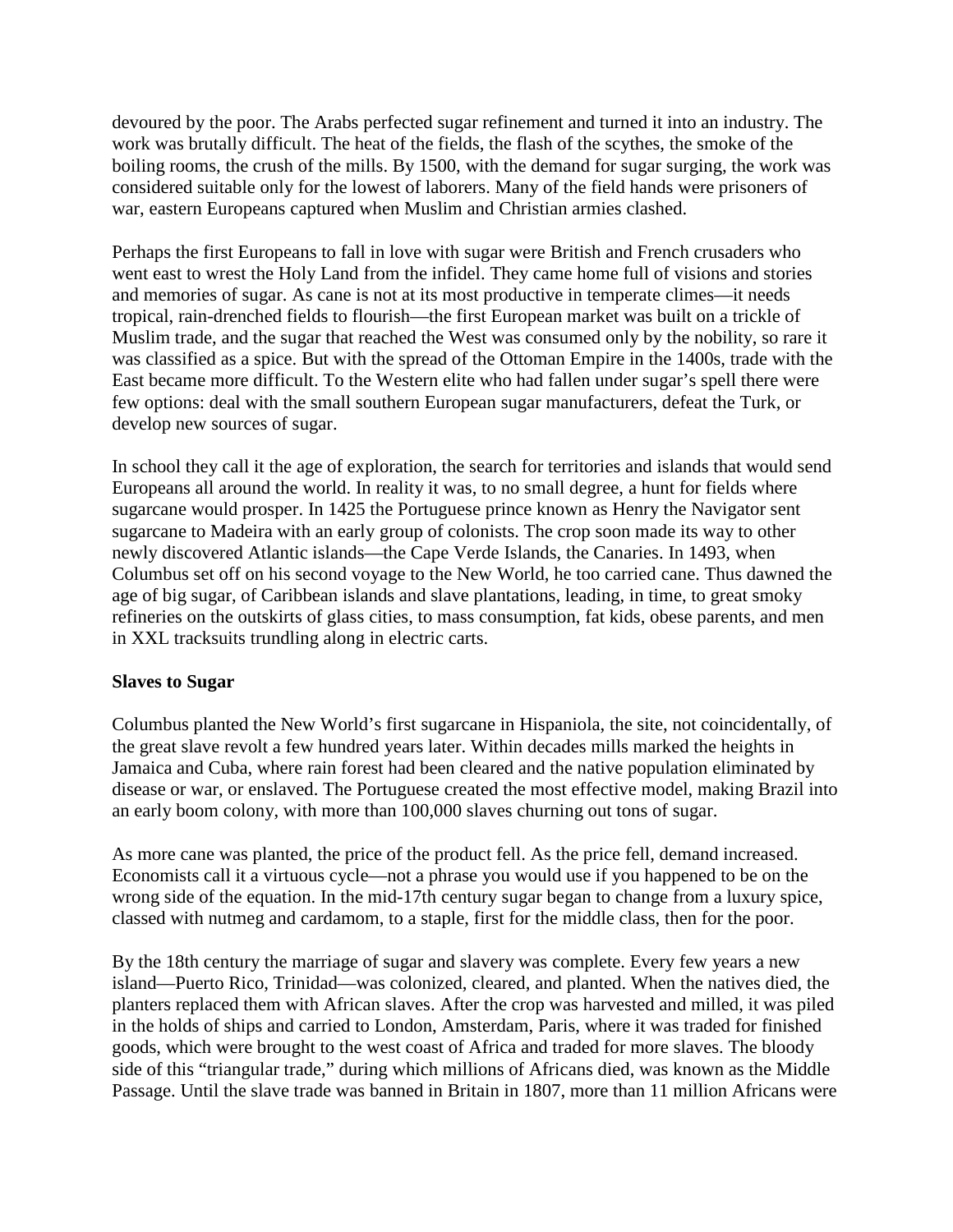shipped to the New World—more than half ending up on sugar plantations. According to Trinidadian politician and historian Eric Williams, "Slavery was not born of racism; rather, racism was the consequence of slavery." Africans, in other words, were not enslaved because they were seen as inferior; they were seen as inferior to justify the enslavement required for the prosperity of the early sugar trade.

The original British sugar island was Barbados. Deserted when a British captain found it on May 14, 1625, the island was soon filled with grinding mills, plantation houses, and shanties. Tobacco and cotton were grown in the early years, but cane quickly overtook the island, as it did wherever it was planted in the Caribbean. Within a century the fields were depleted, the water table sapped. By then the most ambitious planters had left Barbados in search of the next island to exploit. By 1720 Jamaica had captured the sugar crown.

For an African, life on these islands was hell. Throughout the Caribbean millions died in the fields and pressing houses or while trying to escape. Gradually the sin of the trade began to be felt in Europe. Reformers preached abolition; housewives boycotted slave-grown cane. In *Sugar: A Bittersweet History* Elizabeth Abbott quotes Quaker leader William Fox, who told a crowd that for every pound of sugar, "we may be considered as consuming two ounces of human flesh." A slave in Voltaire's *Candide,* missing both a hand and a leg, explains his mutilation: "When we work in the sugar mills and we catch our finger in the millstone, they cut off our hand; when we try to run away, they cut off a leg; both things have happened to me. It is at this price that you eat sugar in Europe."

And yet there was no stopping the boom. Sugar was the oil of its day. The more you tasted, the more you wanted. In 1700 the average Englishman consumed 4 pounds a year. In 1800 the common man ate 18 pounds of sugar. In 1870 that same sweet-toothed bloke was eating 47 pounds annually. Was he satisfied? Of course not! By 1900 he was up to 100 pounds a year. In that span of 30 years, world production of cane and beet sugar exploded from 2.8 million tons a year to 13 million plus. Today the average American consumes 77 pounds of added sugar annually, or more than 22 teaspoons of added sugar a day.

If you go to Barbados today, you can see the legacies of sugar: the ruined mills, their wooden blades turning in the wind, marking time; the faded mansions; the roads that rise and fall but never lose sight of the sea; the hotels where the tourists are filled with jam and rum; and those few factories where the cane is still heaved into the presses, and the raw sugar, sticky sweet, is sent down the chutes. Standing in a refinery, as men in hard hats rushed around me, I read a handwritten sign: a prayer beseeching the Lord to grant them the wisdom, protection, and strength to bring in the crop.

# **The Culprit**

"It seems like every time I study an illness and trace a path to the first cause, I find my way back to sugar."

Richard Johnson, a nephrologist at the University of Colorado Denver, was talking to me in his office in Aurora, Colorado, the Rockies crowding the horizon. He's a big man with eyes that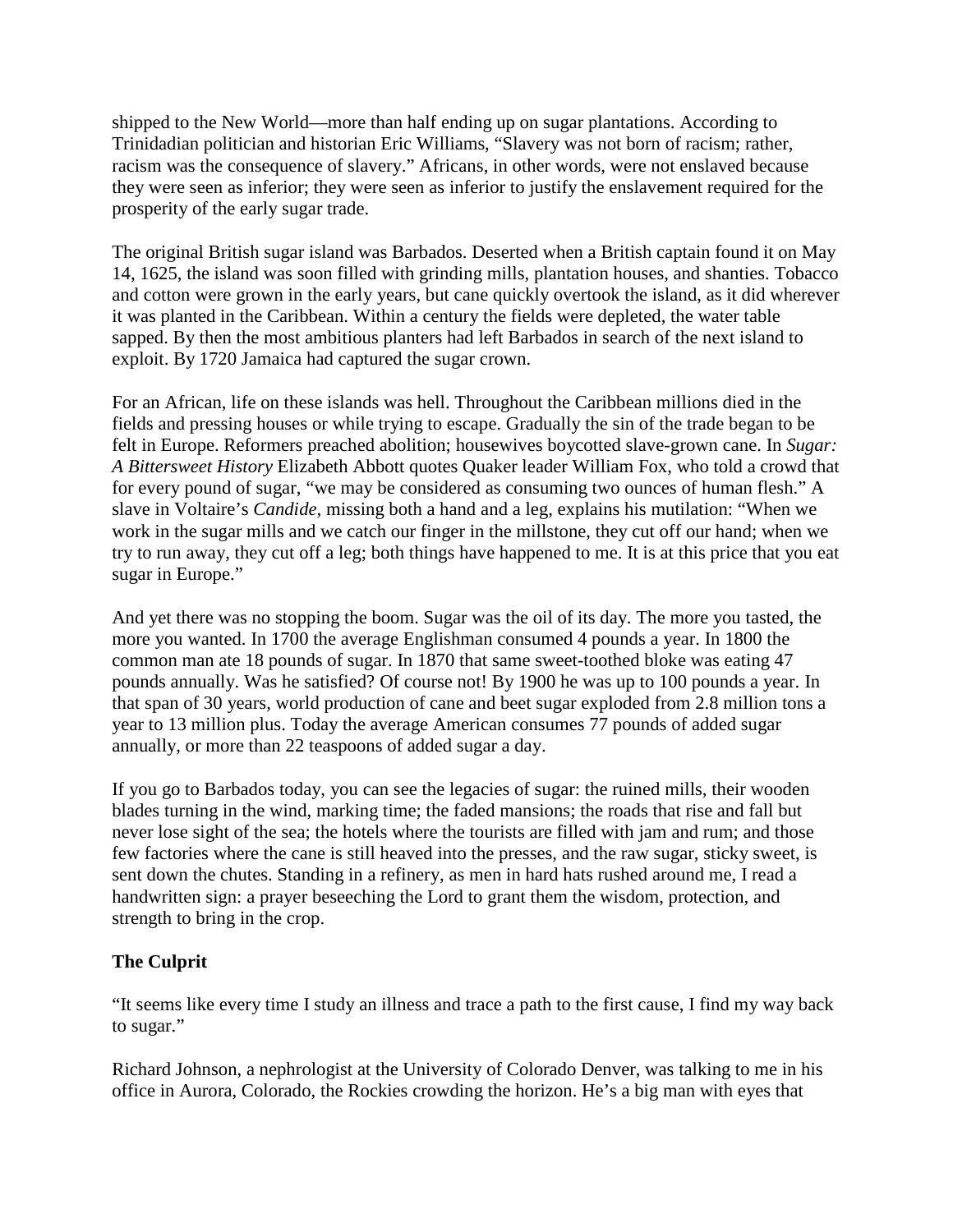sparkle when he talks. "Why is it that one-third of adults [worldwide] have high blood pressure, when in 1900 only 5 percent had high blood pressure?" he asked. "Why did 153 million people have diabetes in 1980, and now we're up to 347 million? Why are more and more Americans obese? Sugar, we believe, is one of the culprits, if not the major culprit."

As far back as 1675, when western Europe was experiencing its first sugar boom, Thomas Willis, a physician and founding member of Britain's Royal Society, noted that the urine of people afflicted with diabetes tasted "wonderfully sweet, as if it were imbued with honey or sugar." Two hundred and fifty years later Haven Emerson at Columbia University pointed out that a remarkable increase in deaths from diabetes between 1900 and 1920 corresponded with an increase in sugar consumption. And in the 1960s the British nutrition expert John Yudkin conducted a series of experiments on animals and people showing that high amounts of sugar in the diet led to high levels of fat and insulin in the blood—risk factors for heart disease and diabetes. But Yudkin's message was drowned out by a chorus of other scientists blaming the rising rates of obesity and heart disease instead on cholesterol caused by too much saturated fat in the diet.

As a result, fat makes up a smaller portion of the American diet than it did 20 years ago. Yet the portion of America that is obese has only grown larger. The primary reason, says Johnson, along with other experts, is sugar, and in particular fructose. Sucrose, or table sugar, is composed of equal amounts of glucose and fructose, the latter being the kind of sugar you find naturally in fruit. It's also what gives table sugar its yummy sweetness. (High-fructose corn syrup, or HFCS, is also a mix of fructose and glucose—about 55 percent and 45 percent in soft drinks. The impact on health of sucrose and HFCS appears to be similar.) Johnson explained to me that although glucose is metabolized by cells all through your body, fructose is processed primarily in the liver. If you eat too much in quickly digested forms like soft drinks and candy, your liver breaks down the fructose and produces fats called triglycerides.

Some of these fats stay in the liver, which over long exposure can turn fatty and dysfunctional. But a lot of the triglycerides are pushed out into the blood too. Over time, blood pressure goes up, and tissues become progressively more resistant to insulin. The pancreas responds by pouring out more insulin, trying to keep things in check. Eventually a condition known as metabolic syndrome kicks in, characterized by obesity, especially around the waist; high blood pressure; and other metabolic changes that, if not checked, can lead to type 2 diabetes, with a heightened danger of heart attack thrown in for good measure. As much as a third of the American adult population could meet the criteria for metabolic syndrome set by the National Institutes of Health.

Recently the American Heart Association added its voice to the warnings against too much added sugar in the diet. But its rationale is that sugar provides calories with no nutritional benefit. According to Johnson and his colleagues, this misses the point. Excessive sugar isn't just empty calories; it's toxic.

"It has nothing to do with its calories," says endocrinologist Robert Lustig of the University of California, San Francisco. "Sugar is a poison by itself when consumed at high doses."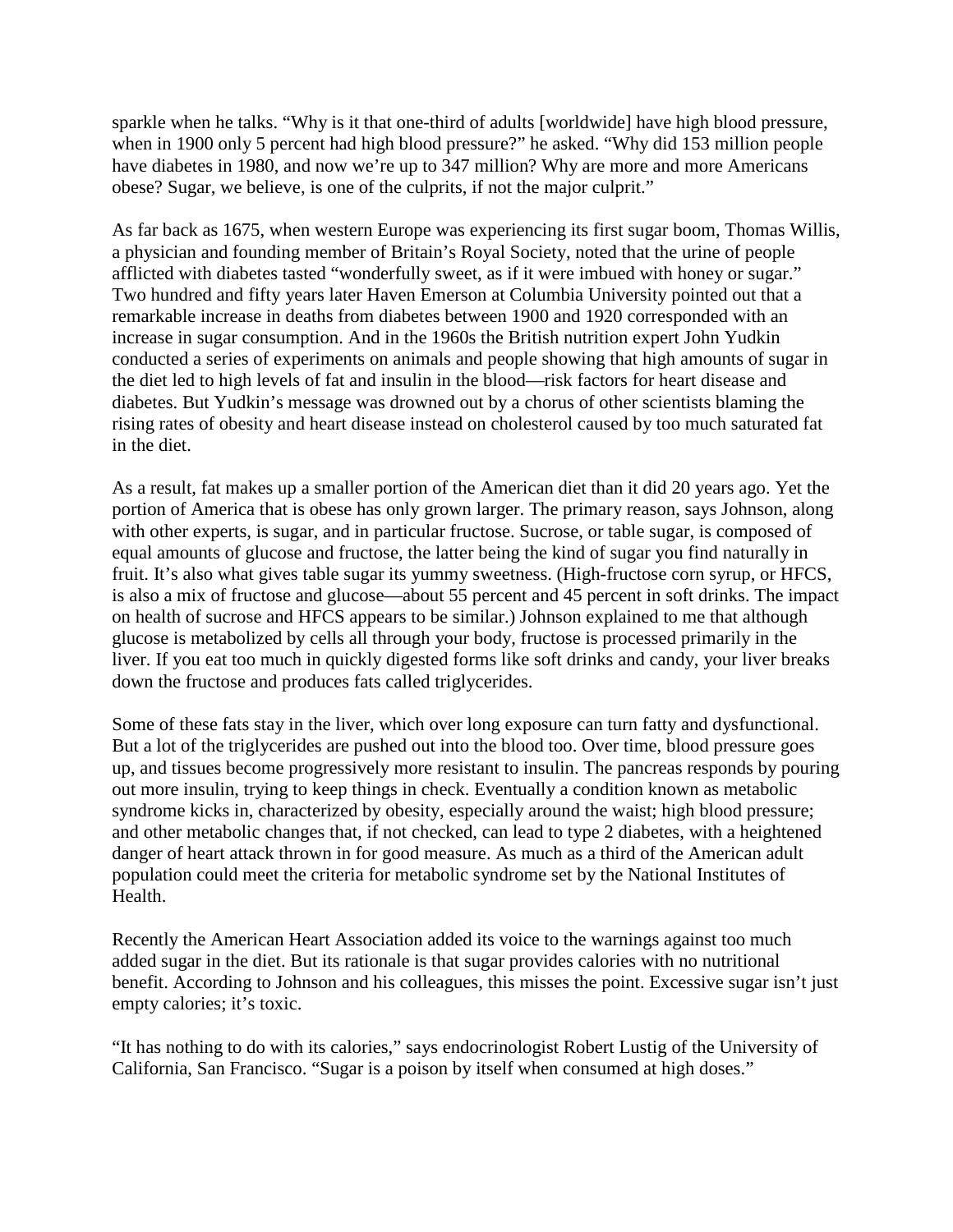Johnson summed up the conventional wisdom this way: Americans are fat because they eat too much and exercise too little. But they eat too much and exercise too little because they're addicted to sugar, which not only makes them fatter but, after the initial sugar rush, also saps their energy, beaching them on the couch. "The reason you're watching TV is not because TV is so good," he said, "but because you have no energy to exercise, because you're eating too much sugar."

The solution? Stop eating so much sugar. When people cut back, many of the ill effects disappear. The trouble is, in today's world it's extremely difficult to avoid sugar, which is one reason for the spike in consumption. Manufacturers use sugar to replace taste in foods bled of fat so that they seem more healthful, such as fat-free baked goods, which often contain large quantities of added sugar.

It's a worst-case scenario: You sicken unto death not by eating foods you love, but by eating foods you hate—because you don't want to sicken unto death.

### **In the Beginning Was the Fruit**

If sugar is so bad for us, why do we crave it? The short answer is that an injection of sugar into the bloodstream stimulates the same pleasure centers of the brain that respond to heroin and cocaine. All tasty foods do this to some extent—that's why they're tasty!—but sugar has a sharply pronounced effect. In this sense it is literally an addictive drug.

This raises the question, however, of why our brains would evolve to respond pleasurably to a potentially toxic compound. The answer, Johnson told me, lies deep in our simian past, when a craving for fructose would be just the thing our ancestors needed to survive.

I paraphrase Johnson in a voice borrowed from the fables, for what are even the best theories, if not the old stories told again in the language of science? Some 22 million years ago, so far back it might as well be the beginning, apes filled the canopy of the African rain forest. They survived on the fruit of the trees, sweet with natural sugar, which they ate year-round—a summer without end.

One day, perhaps five million years later, a cold wind blew through this Eden. The seas receded, the ice caps expanded. A spit of land emerged from the tides, a bridge that a few adventurous apes followed out of Africa. Nomads, wanderers, they settled in the rain forests that blanketed Eurasia. But the cooling continued, replacing tropical groves of fruit with deciduous forests, where the leaves flame in autumn, then die. A time of famine followed. The woods filled with starving apes. "At some point a mutation occurred in one of those apes," Johnson explained. It made that ape a wildly efficient processor of fructose. Even small amounts were stored as fat, a huge survival advantage in months when winter lay upon the land and food was scarce.

Then one day that ape, with its mutant gene and healthy craving for rare, precious fruit sugar, returned to its home in Africa and begot the apes we see today, including the one that has spread its sugar-loving progeny across the globe. "The mutation was such a powerful survival factor that only animals that had it survived," Johnson said, "so today all apes have that mutation,